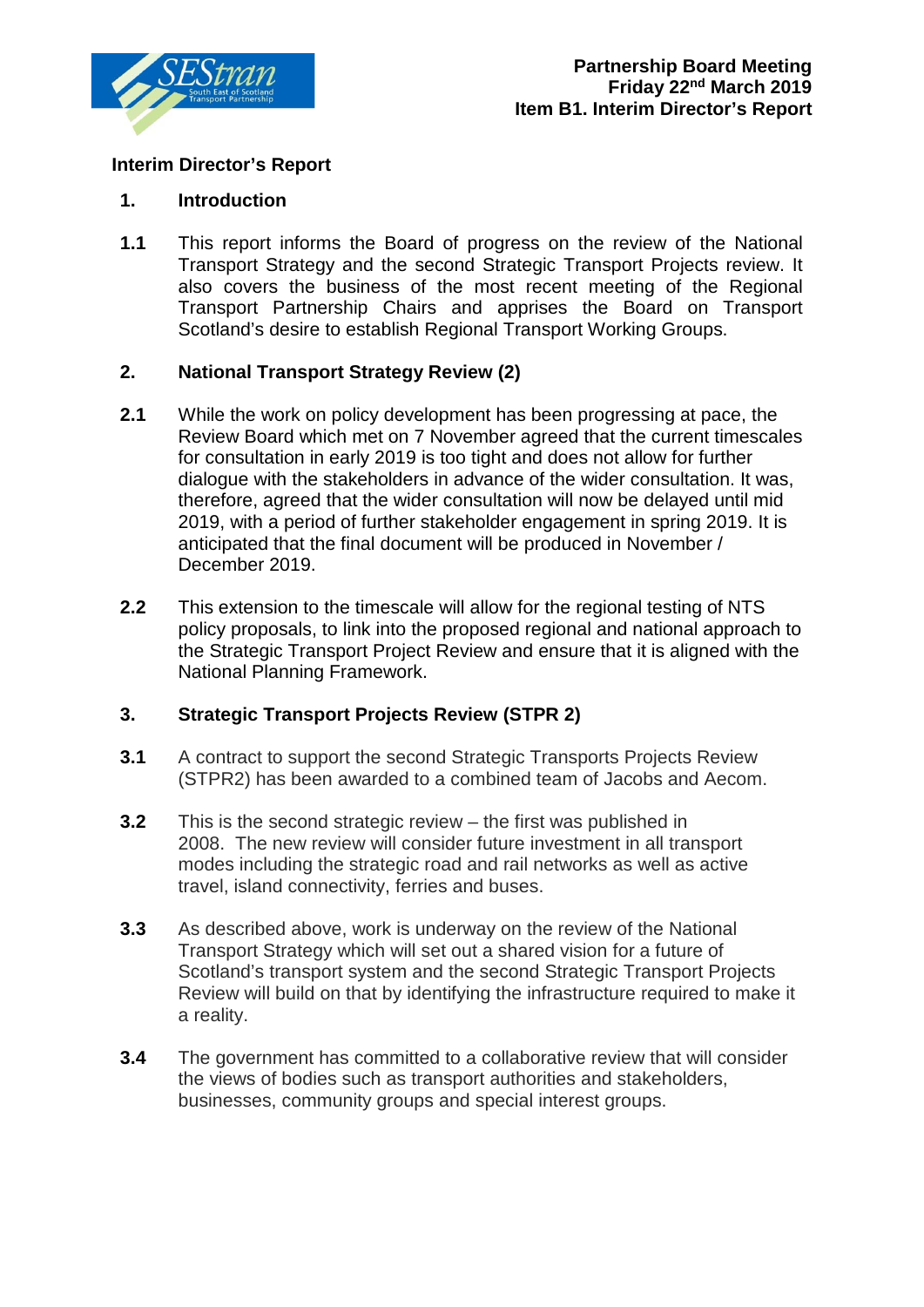## **4. RTP Chairs Forum**

**4.1** The RTP Joint Chairs last met on 6 March 2019 in Edinburgh.

## **5. Regional Transport Working Groups**

**5.1** On 8 January 2019, Transport Scotland's Director for Transport Strategy & Analysis sent a letter to all local authorities and RTPs proposing that groups under the above heading be set up to provide input to Transport Scotland's work to progress "…. transport policy and strategic transport interventions for a 20 year horizon…." and further recommended that the South East Scotland region's group be based on the Edinburgh and South East Scotland City Deal (E&SESCD) configuration.

In respect of the above, it is worth pointing out that an integral part of the NTS 2 process was the establishment of a "Roles and Responsibilities Working Group" with a remit to review and make recommendations for future options in respect of regional transport governance. These recommendations are currently being assessed by Transport Scotland and the outcome of that assessment is awaited.

In the meantime, it is assumed that the aforementioned "Regional Transport Working Group", will focus on input to STPR 2.

**5.2** In respect of further "city deals" being established nationally, Clackmannanshire and Stirling have joined together. Falkirk Council, SEStran's remaining Partner authority is not yet associated with a city deal.

Subsequently a Stirling-Clackmannanshire City Region Transport Working Group has been formed with Falkirk, Tactran, SEStran and Transport Scotland included.

The Group will look at the potential benefits, affordability and deliverability of strategic transport schemes as well as more local interventions.

Transport Scotland will work as part of the group to enable the regional engagement to inform national transport appraisal considerations including the on-going Strategic Transport Projects Review.

# **5.2.1 In more detail, the group will consider:**

### City Deal Priorities

Take forward work for which finances have been identified in the Stirling-Clackmannanshire City Region Deal Heads of Terms

### Other Strategic Transport Priorities